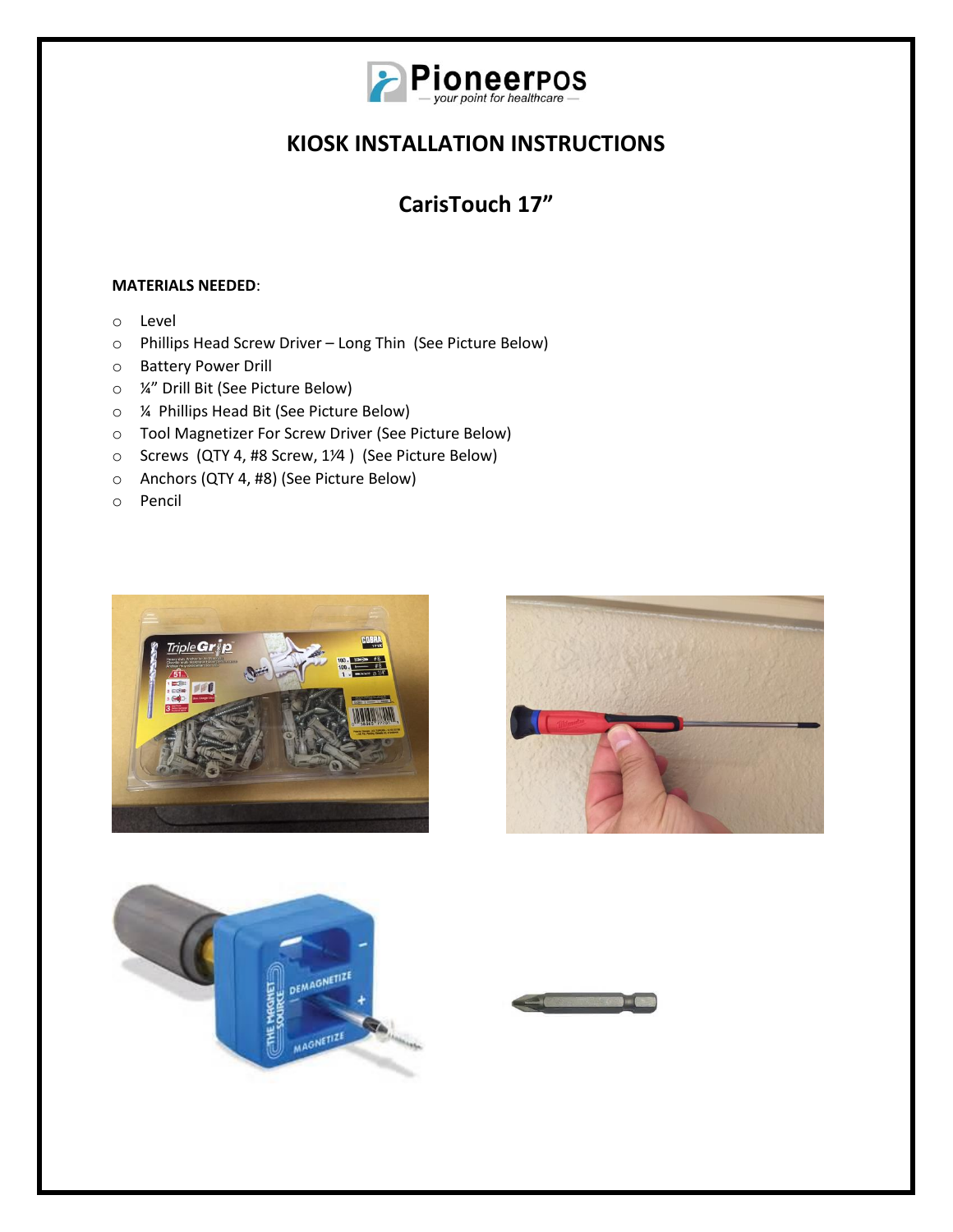

## **CarisTouch 17"**

### **STEP 1: INSTALL WALL MOUNT PLATE:**

1.) Remove Wall Mount Plate From Back Of Kiosk

Wall Mount Plate Is Fastened To Kiosk With Four Screws (2 on each side). These Screws Must Be Unscrewed Before Removing Plate From Kiosk.

2.) Position Wall Mount Plate Directly Over Power Outlet on Wall and Check For Level.

Wall Mount Plate Corner Must Align Directly With Side of Outlet Cover. See Picture.



- 3.) Mark Holes For Drilling With Pencil After Checking For Level on Each Side
- 4.) Drill Holes Using ¼ " Drill Bit
- 5.) Place Anchors In Drilled Holes and Tap With Back Of Screw Driver Handle Until Flush With Wall
- 6.) Fasten Plate To Wall Using #8 Screws and Cordless Drill With Phillips Head Bit.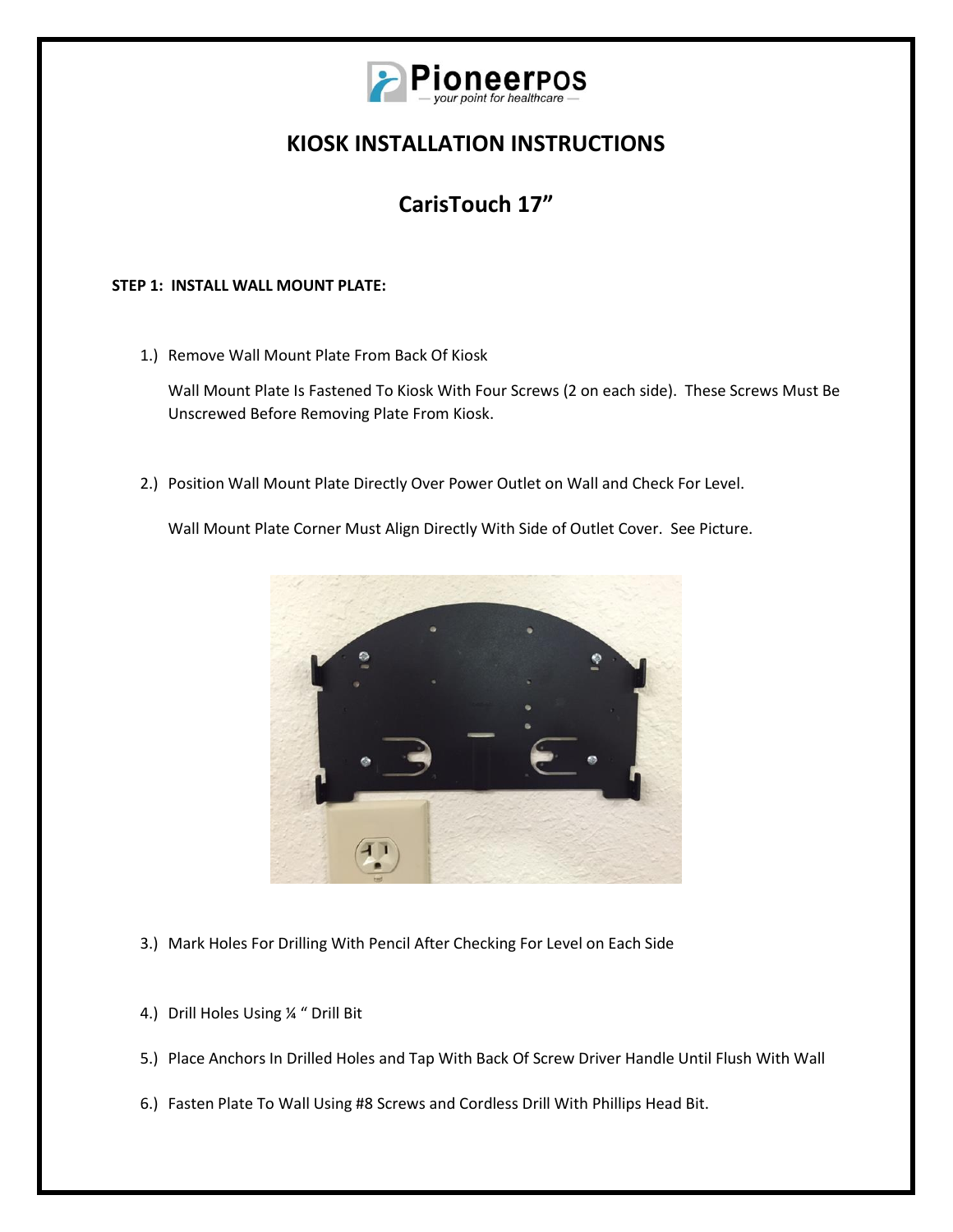

# **CarisTouch 17"**

### **STEP 2: INSTALL POWER CORD AND POWER BRACKET TO KIOSK**

1.) Remove Flange From Back Of Kiosk and Tuck In Orange PS2 Extension.





- 2.) Prepare Power Brick For Installation.
	- a. Position Power Brick With Cord In Upper Right Hand Location

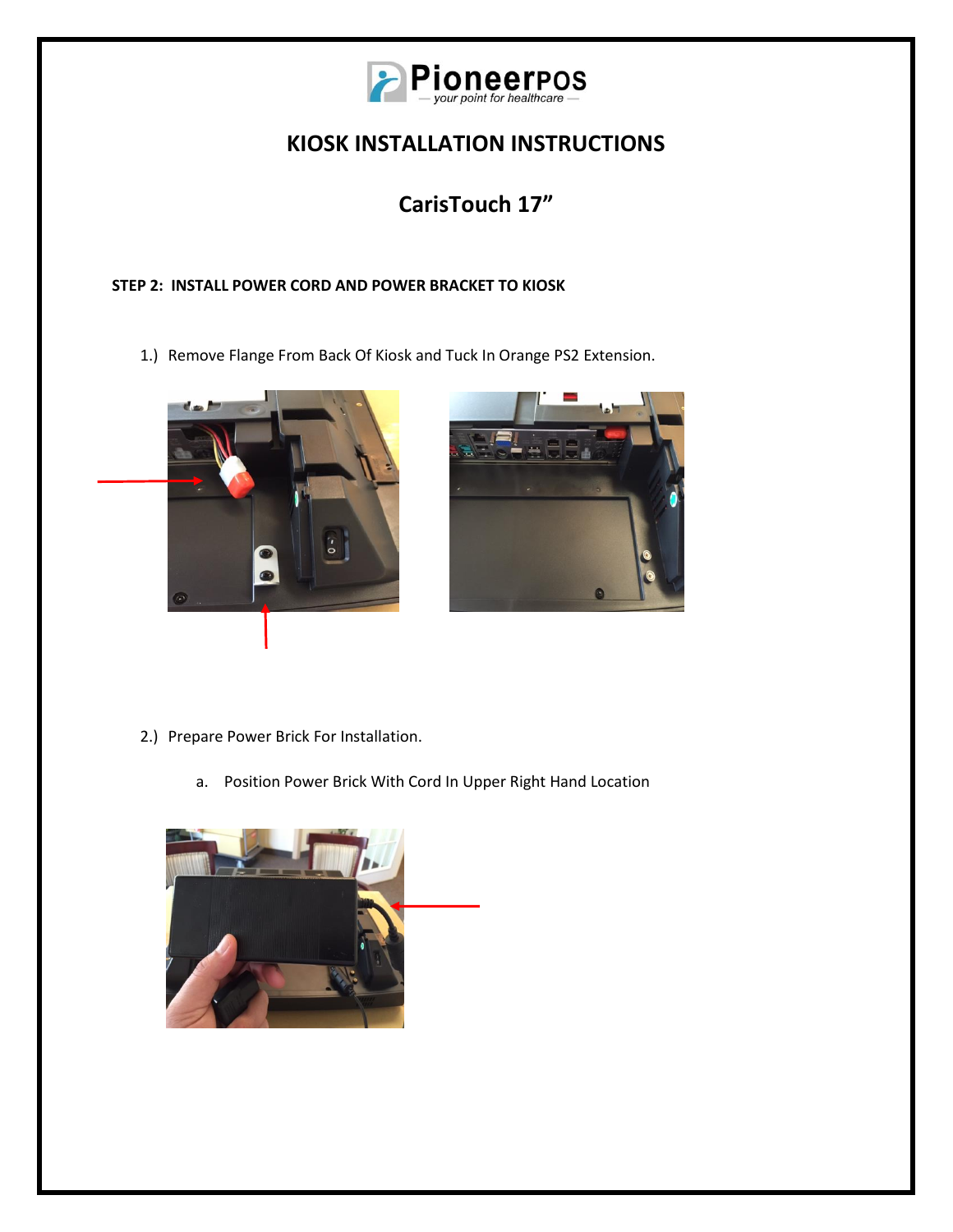

## **CarisTouch 17"**

b. Place Bracket Over Power Brick (Note Circle In Upper Right Corner)



c. Insert 1' Power Cord Into Power Brick On Left Hand Side. Cord Should Hand Down.

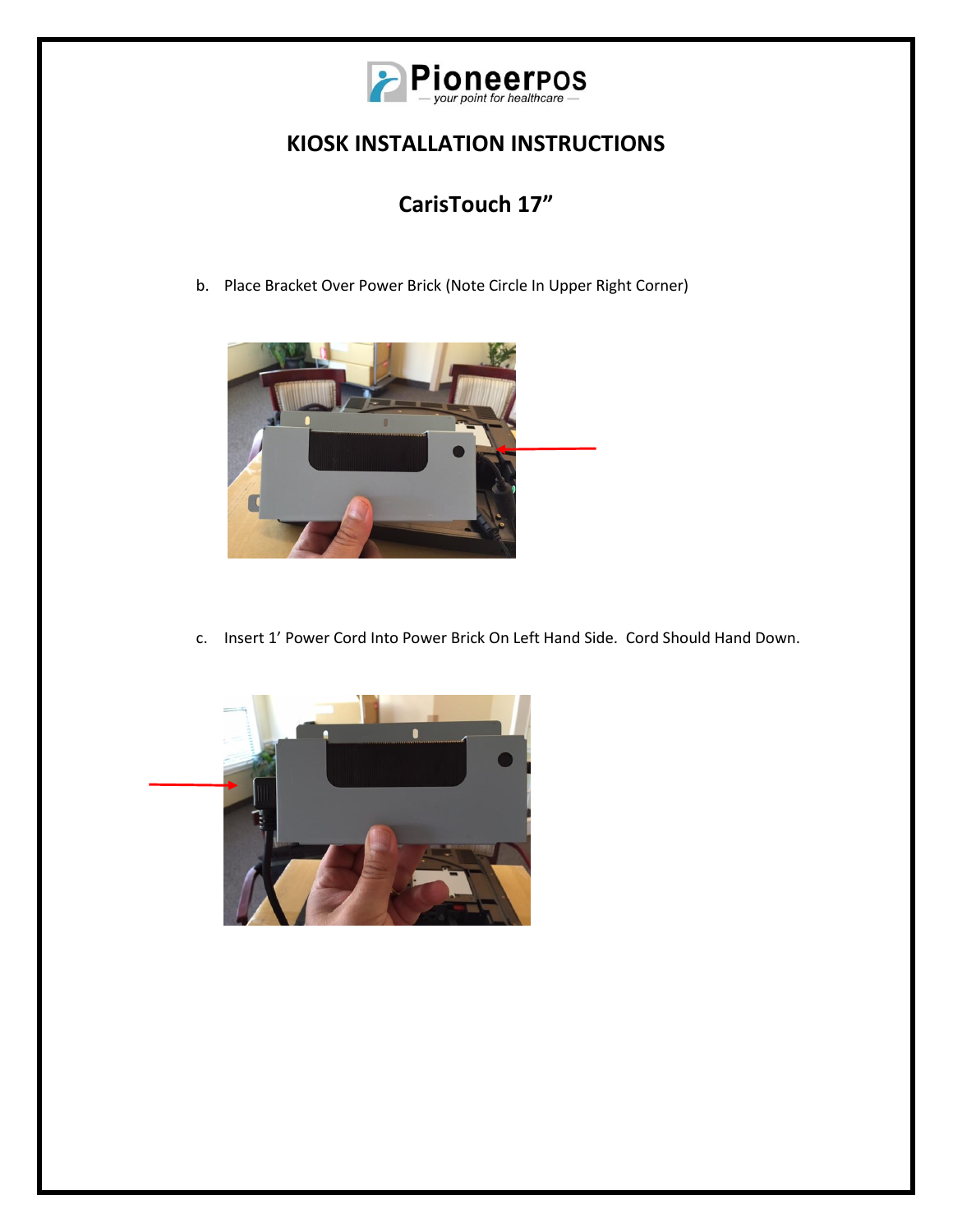

# **CarisTouch 17"**

- 3.) INSTALL POWER BRICK MODULE TO BACK OF KIOSK.
	- a. Align Screw Holes On Top of Bracket With Holes On Kiosk Ensure That Holes Are At Bottom of Slot As Pictured.



- b. Screw Bracket To Kiosk Using 2 Small Black Screws Provided.
- 4.) SECURE WIRING TO BACK OF UNIT
	- a. Secure Cable To Bracket With Plastic Straps and Wrap Cable Up In Cavity.